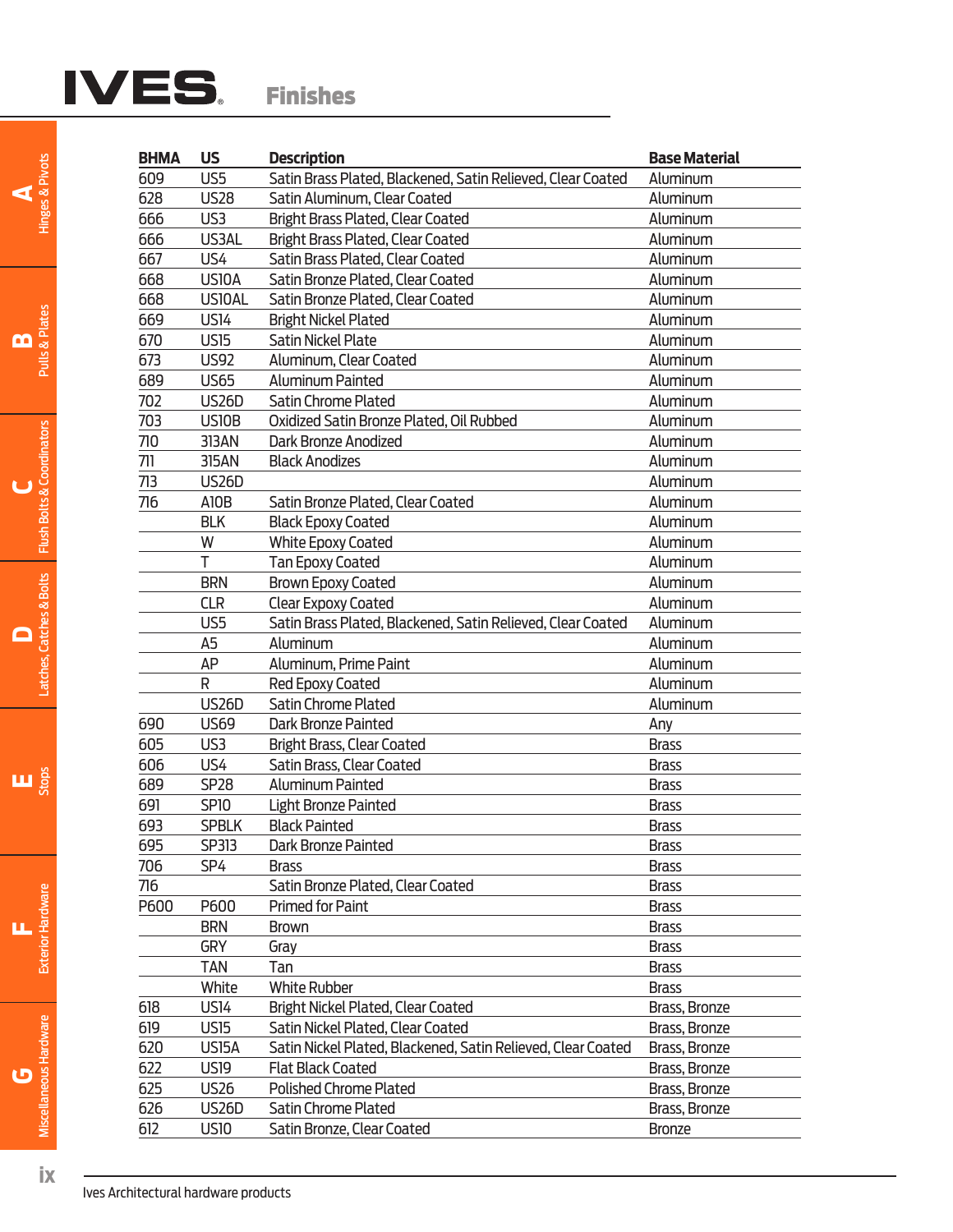| <b>BHMA</b> | <b>US</b>      | <b>Description</b>                                          | <b>Base Material</b>       |  |  |
|-------------|----------------|-------------------------------------------------------------|----------------------------|--|--|
| 613         | US10B          | Dark Oxidized Satin Bronze, Oil Rubbed Finish               | <b>Bronze</b>              |  |  |
|             | White          | White                                                       | Plastic                    |  |  |
|             | <b>BLK</b>     | <b>Black Plastic</b>                                        | <b>Plastic</b>             |  |  |
|             | <b>BRN</b>     | <b>Brown Plastic</b>                                        | Plastic                    |  |  |
|             | <b>CLR</b>     | <b>Clear Plastic</b>                                        | <b>Plastic</b>             |  |  |
|             | P              | Plastic                                                     | Plastic                    |  |  |
|             | A <sub>3</sub> | Rubber                                                      | Rubber                     |  |  |
|             | R              | Rubber                                                      | Rubber                     |  |  |
|             | <b>Brown</b>   | <b>Brown Rubber</b>                                         | Rubber                     |  |  |
|             | Tan            | <b>Tan Rubber</b>                                           | Rubber                     |  |  |
|             | Gray           | <b>Gray Rubber</b>                                          | Rubber                     |  |  |
| 629         | <b>US32</b>    | <b>Polished Stainless Steel</b>                             | <b>Stainless Steel 300</b> |  |  |
| 630         | <b>US32D</b>   | <b>Satin Stainless Steel</b>                                | Stainless Steel 300        |  |  |
| 654         | <b>US32D</b>   | <b>Satin Stainless Steel</b>                                | Stainless Steel 400        |  |  |
| 600         | <b>USP</b>     | <b>Primed for Paint - Steel</b>                             | <b>Steel</b>               |  |  |
| 600         | FP             | Primed for Paint - Steel                                    | <b>Steel</b>               |  |  |
| 603         | 2G             | <b>Zinc Plated</b>                                          | <b>Steel</b>               |  |  |
| 603         | 2C             | <b>Zinc Plated</b>                                          | <b>Steel</b>               |  |  |
| 604         | 2G             | Zinc Plated/Dichromate Sealed                               | <b>Steel</b>               |  |  |
| 632         | US3            | <b>Bright Brass Plated, Clear Coated</b>                    | <b>Steel</b>               |  |  |
| 638         | US5            | Satin Brass Plated, Blackened, Satin Relieved, Clear Coated | <b>Steel</b>               |  |  |
| 639         | <b>US10</b>    | Satin Bronze Plated, Clear Coated                           | <b>Steel</b>               |  |  |
| 640         | US10B          | Dark Oxidized Satin Bronze, Oil Rubbed Finish               | <b>Steel</b>               |  |  |
| 645         | <b>US24</b>    | <b>Bright Nickel Plated, Clear Coated</b>                   | <b>Steel</b>               |  |  |
| 646         | <b>US15</b>    | Satin Nickel Plated, Clear Coated                           | <b>Steel</b>               |  |  |
| 652         | <b>US26D</b>   | <b>Satin Chrome Plated</b>                                  | <b>Steel</b>               |  |  |
| 689         | <b>SP28</b>    | <b>Aluminum Painted</b>                                     | <b>Steel</b>               |  |  |
| 693         | <b>SPBLK</b>   | <b>Black Painted</b>                                        | <b>Steel</b>               |  |  |
| 695         | SP313          | Dark Bronze Painted                                         | <b>Steel</b>               |  |  |
| 695         | SP313          | Dark Bronze Painted                                         | <b>Steel</b>               |  |  |
| 706         | SP4            | <b>Brass</b>                                                | <b>Steel</b>               |  |  |
| 716         |                | Satin Bronze Plated, Clear Coated                           | <b>Steel</b>               |  |  |
| 716         | F10B           |                                                             | <b>Steel</b>               |  |  |
|             | A <sub>5</sub> | <b>Steel</b>                                                | <b>Steel</b>               |  |  |
| 406         |                |                                                             | Zinc/Brass                 |  |  |

Antimicrobial Coating (AM) inhibits the growth of bacteria, available on many Ives Architectural Hardware Products.